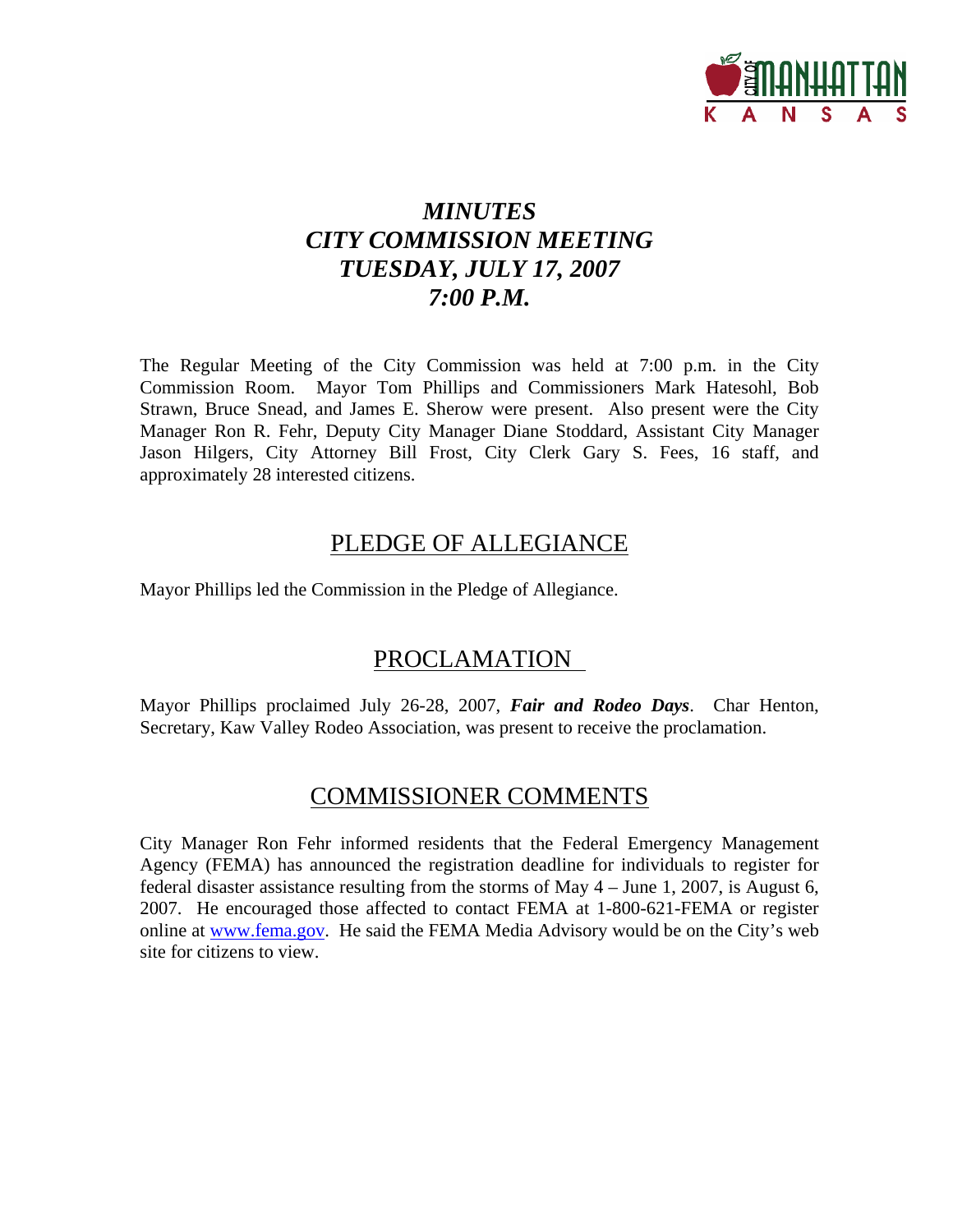**Minutes** City Commission Meeting July 17, 2007 Page 2

## CONSENT AGENDA

(\* denotes those items discussed)

#### **MINUTES**

The Commission approved the minutes of the Special City Commission Meeting held on Tuesday, June 29, 2007, and the Regular City Commission Meeting held Tuesday, July 3, 2007.

#### **CLAIMS REGISTER NO. 2595**

The Commission approved Claims Register No. 2595 authorizing and approving the payment of claims from June 27, 2007, to July 10, 2007, in the amount of \$5,406,025.36.

#### **FINAL PLAT – UNIVERSITY HEIGHTS ADDITION, UNIT NINE**

The Commission accepted the easements and rights-of-way, as shown on the Final Plat of University Heights Addition, Unit Nine, generally located southwest of the intersection of Yale Circle and Amherst Avenue, based on conformance with the Manhattan Urban Area Subdivision Regulations.

#### **ORDINANCE NO. 6635 – ADOPT – 2006 INTERNATIONAL FIRE CODE**

The Commission approved Ordinance No. 6635 adopting the 2006 edition of the International Fire Code and amending Chapter 13 of the Code of Ordinances, relating to standards of fire prevention.

### **ORDINANCE NO. 6636 – ADOPT – 2006 INTERNATIONAL BUILDING CODE**

The Commission approved Ordinance No. 6636 adopting the 2006 edition of the International Building Code and amending various sections of Chapter 8, Article III of the Code of Ordinances, pertaining to buildings and building regulation.

### **ORDINANCE NO. 6637 – ADOPT – 2006 INTERNATIONAL MECHANICAL CODE**

The Commission approved Ordinance No. 6637 adopting the 2006 edition of the International Mechanical Code and amending various sections Chapter 8, ArticleVII of the Code of Ordinances, regulating all mechanical work performed within the city.

#### **ORDINANCE NO. 6638 – ADOPT – 2006 INTERNATIONAL PLUMBING CODE**

The Commission approved Ordinance No. 6638 adopting the 2006 edition of the International Plumbing Code and amending various sections of Chapter 8, Article V of the Code of Ordinances, regulating all plumbing work within the city.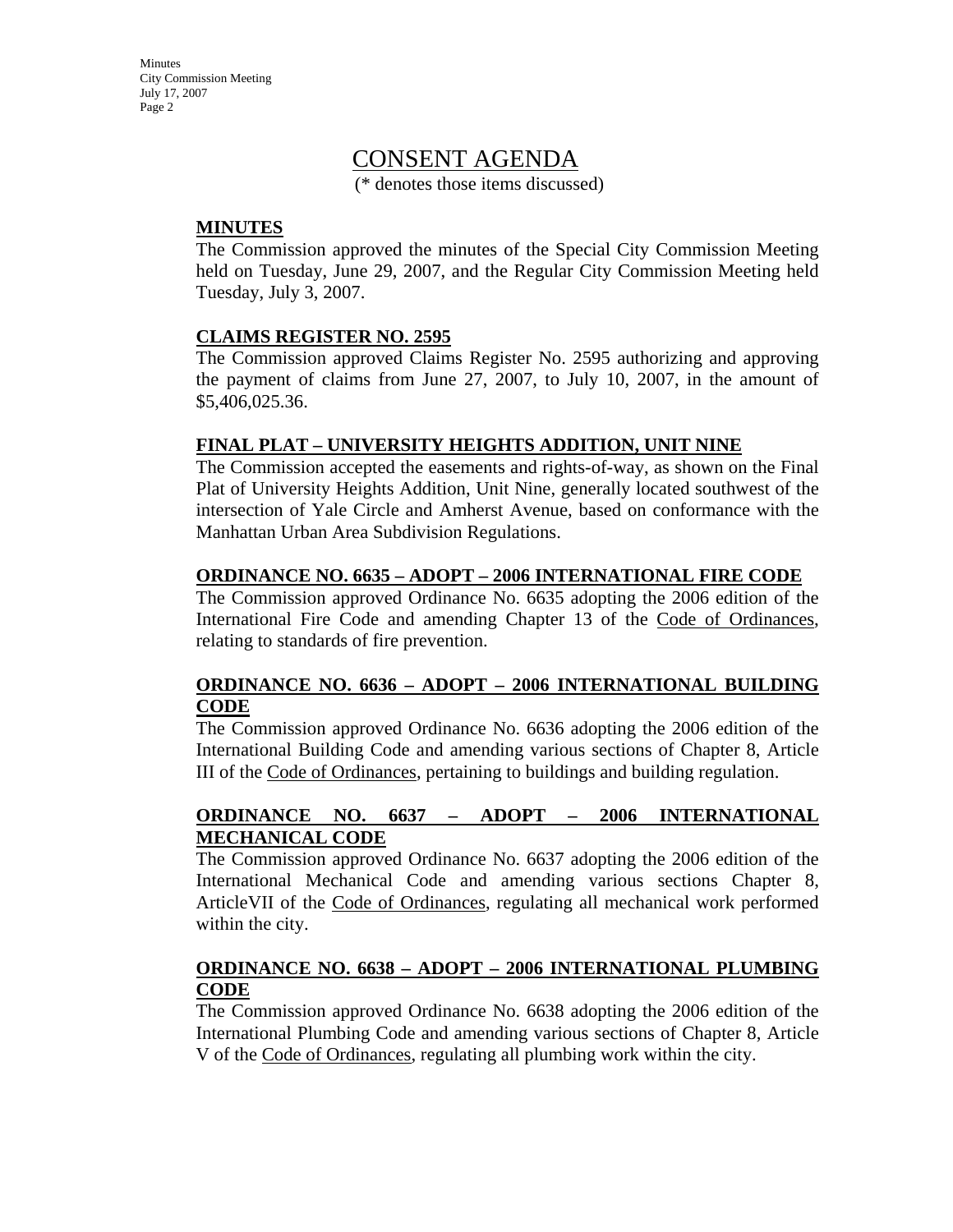### **ORDINANCE NO. 6639 – ADOPT – 2006 INTERNATIONAL FUEL GAS CODE**

The Commission approved Ordinance No. 6639 adopting the 2006 edition of the International Fuel Gas Code and amending various sections of Chapter 8, Article VI of the Code of Ordinances, pertaining to fuel gas work performed within the city.

### **ORDINANCE NO. 6640 – ADOPT – 2006 INTERNATIONAL PROPERTY MAINTENANCE CODE**

The Commission approved Ordinance No. 6640 adopting the 2006 edition of the International Property Maintenance Code and amending various sections of Chapter 8, Article VIII of the Code of Ordinances, regulating structures.

### **ORDINANCE NO. 6641 – ADOPT – 2006 INTERNATIONAL RESIDENTIAL CODE**

The Commission approved Ordinance No. 6641 adopting the 2006 edition of the International Residential Code and amending various sections of Chapter 8, Article X of the Code of Ordinances, pertaining to buildings and structures.

### **ORDINANCE NO. 6642 – 2006 INTERNATIONAL EXISTING BUILDINGS CODE**

The Commission approved Ordinance No. 6642 adopting the 2006 edition of the International Existing Buildings Code and amending various sections of Chapter 8, Article XII of the Code of Ordinances, pertaining to the regulations for existing buildings.

### **ORDINANCE NO. 6643 – ADOPT – 2005 NATIONAL ELECTRICAL CODE**

The Commission approved Ordinance No. 6643 adopting the National Electrical Code, 2005 edition, and amending Chapter 8, Article IV of the Code of Ordinances, pertaining to the installation of electrical wiring and apparatus.

## **ORDINANCE NO. 6644 – AMEND – GENERAL CONTRACTORS LICENSE REQUIREMENTS**

The Commission approved Ordinance No. 6644 amending Chapter 8, Article I of the Code of Ordinances, pertaining to the requirement for the licensing of a general contractor.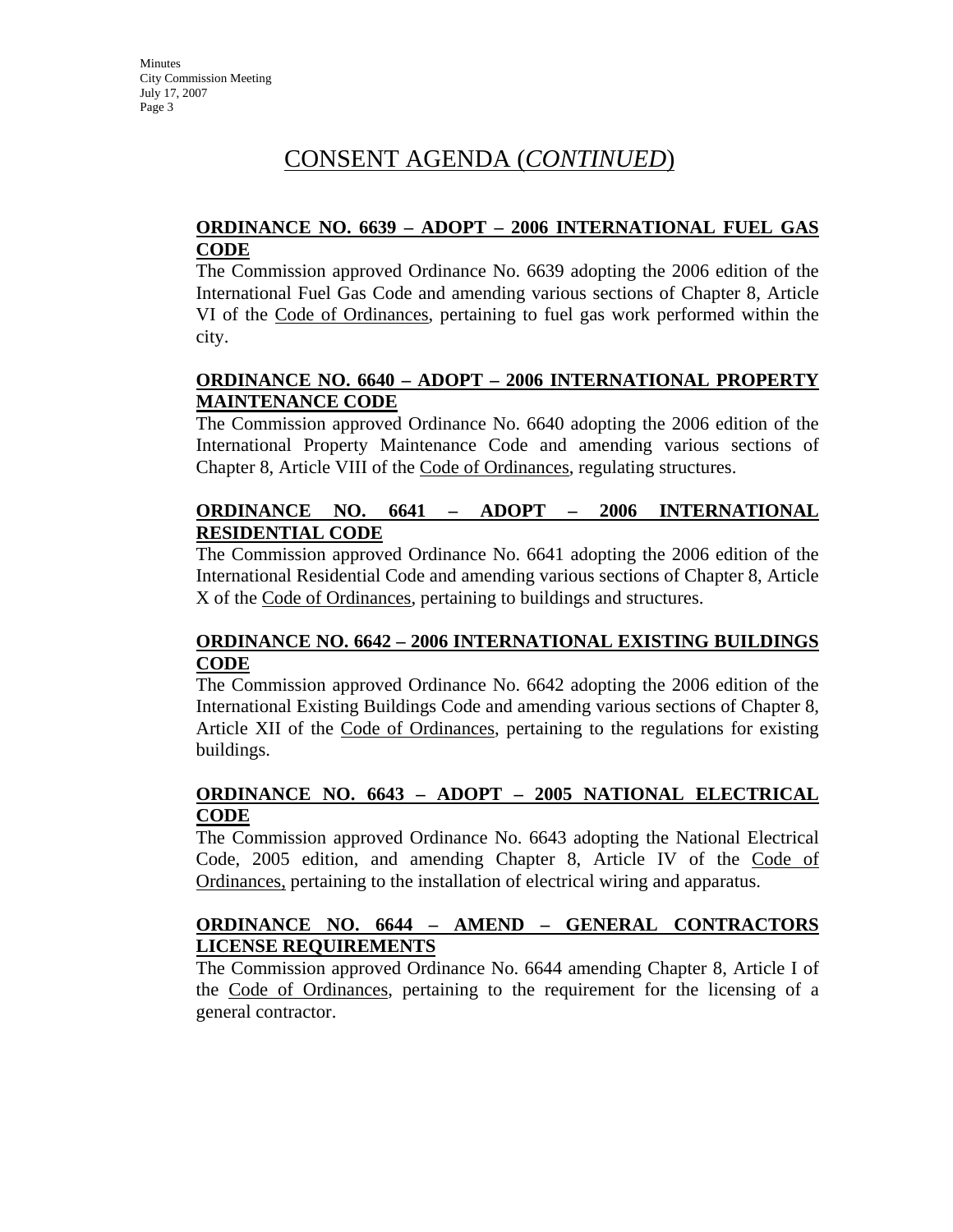### **ORDINANCE NO. 6645 – LEVY – SPECIAL ASSESSMENTS – GOB 2007C**

The Commission approved Ordinance No. 6645 levying special assessments against the benefiting property in the following six (6) public improvement districts: *Lee Mill Heights Addition, Unit Two – Street (ST0509); Abbott Acres Addition – Street (ST0605); Hylton Heights Road – Street (ST0504); Miller Ranch Addition, Unit Three, Phase One – Street (ST0521); and Kimball Townhomes – Sanitary Sewer (SS0609) and Water (WA0621).*

### **ORDINANCE NO. 6647 – NO PARKING – KNOX CIRCLE**

The Commission approved Ordinance No. 6647 designating "No Parking" along a portion of Knox Circle.

#### **FIRST READING – NO PARKING – WALTERS DRIVE**

The Commission approved first reading of an ordinance designating "No Parking" along the north side of Walters Drive from Butterfield Road to Brookville West Drive.

## **FIRST READING – RENAME – HERITAGE SOUTH ROAD AND HERITAGE SQUARE DRIVE**

The Commission approved first reading of an ordinance renaming Heritage South Road to South Port Road, and renaming Heritage Square Drive to South Port Drive, both streets being located in Heritage Square South PUD Addition, approximately 3,600 feet east of the Big Blue River.

### **FIRST READING – FIRST AMENDMENT – KDHE REVOLVING LOAN**

The Commission approved the first reading of an ordinance authorizing the execution of a first amendment to the loan agreement between the City of Manhattan, Kansas, and the State of Kansas, acting by and through the Kansas Department of Health and Environment for the purpose of obtaining a loan from the Kansas Water Pollution Control Revolving Loan Fund for the purpose of increasing the loan amount to fund the engineering phase of the Wastewater Treatment Plant Expansion and Upgrade Project (SP0705).

## **FIRST READING – REVISE – SCHOOL ZONES; DESIGNATE - LOADING AND BUS LOADING ZONES**

The Commission approved first reading of an ordinance revising the times of the school zones and new designated locations of bus loading and loading zones.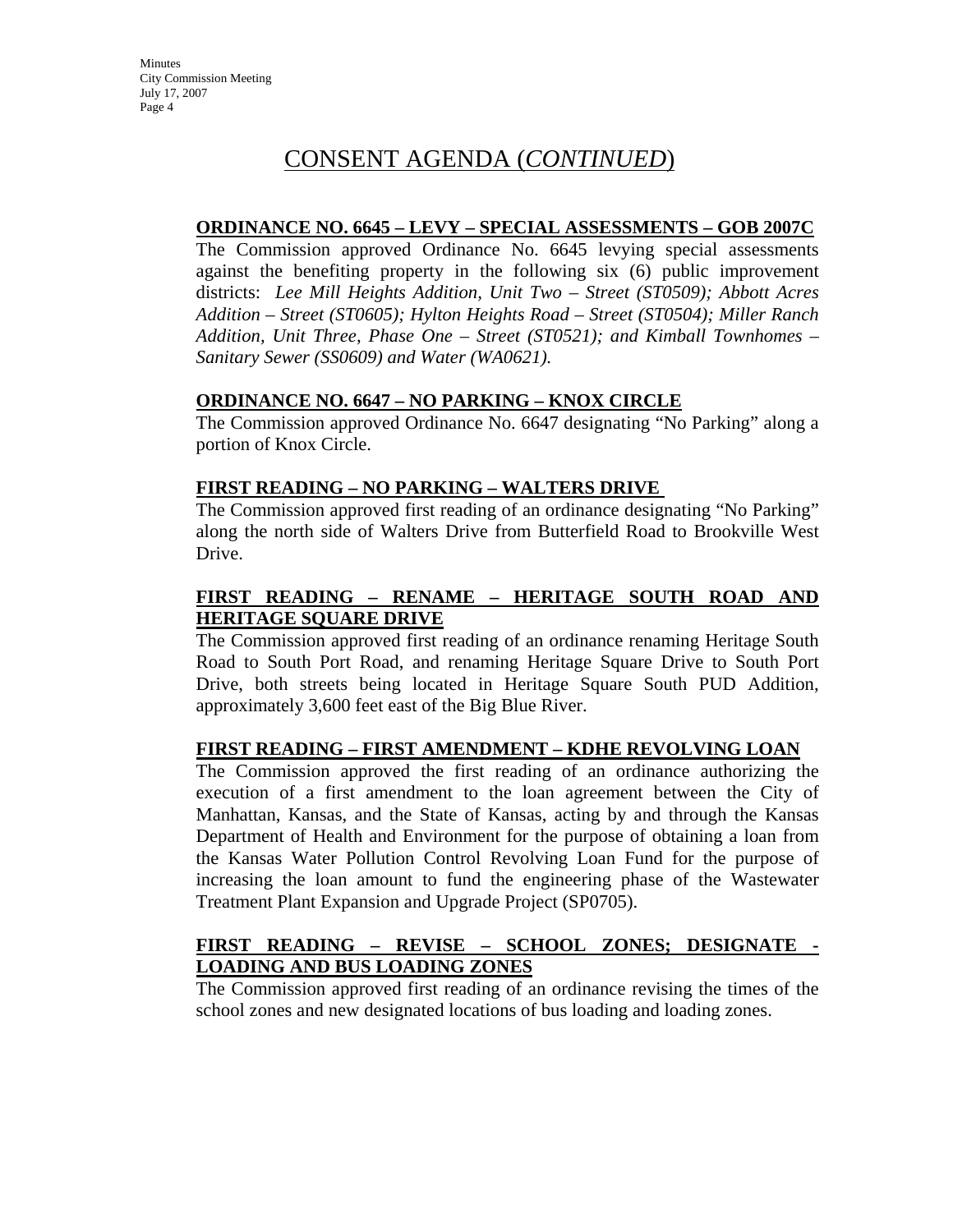### **RESOLUTION NO. 071707-A – APPLICATION – KANSAS SAFE ROUTES TO SCHOOL GRANT**

The Commission approved Resolution No. 071707-A, allowing City Administration to submit an application for a Kansas Safe Routes to School Grant.

## **AWARD CONTRACT – MILLER RANCH ADDITION, UNIT 3, PHASE 2 – WATER (WA0612) AND SANITARY SEWER (SS0610) IMPROVEMENTS**

The Commission accepted the Engineer's Estimate in the amount of \$404,000.00 and awarded a construction contract in the amount of \$402,433.20 to the low bidder, Meadows Construction, Inc., of Tonganoxie, Kansas, for the Miller Ranch Addition, Unit 3, Phase 2, Water (WA0612) and Sanitary Sewer (SS0610) Improvements.

### **AWARD CONTRACT – CARLSON STREET CUL-DE-SAC EXPANSION PROJECT (ST0628)**

The Commission accepted the Engineer's Estimate in the amount of \$47,753.20 and awarded a contract in the amount of \$42,105.00 to Larson Construction Company, Inc., of Manhattan, Kansas, with the total cost for construction being split between Dave Dreiling, owner of GTM, and Pottawatomie County for the Carlson Street cul-de-sac Expansion Project (ST0628).

## **\* AWARD CONTRACT – LIMEY POINTE-MCCALL ROAD – STREET IMPROVEMENTS (ST0627)**

Ron Fehr, City Manager, answered questions from the Commission.

The Commission accepted the Engineer's Estimate in the amount of \$549,364.75; rejected all bids; accepted the negotiated price of \$549,364.75; and awarded a construction contract in the amount of \$549,364.75 to Pavers, Inc., of Salina, Kansas, for the Limey Pointe-McCall Road Street Improvements (ST0627).

## **AWARD CONTRACT – 2007 STREET MAINTENANCE ASPHALT OVERLAY-NOVA CHIP (ST0707)**

The Commission accepted the quote in the amount of \$90,201.40 and awarded a contract in the amount of \$90,201.40 to Shilling Construction Company, Inc., of Manhattan, Kansas, for the 2007 Street Maintenance Asphalt Overlay-Nova Chip (ST0707).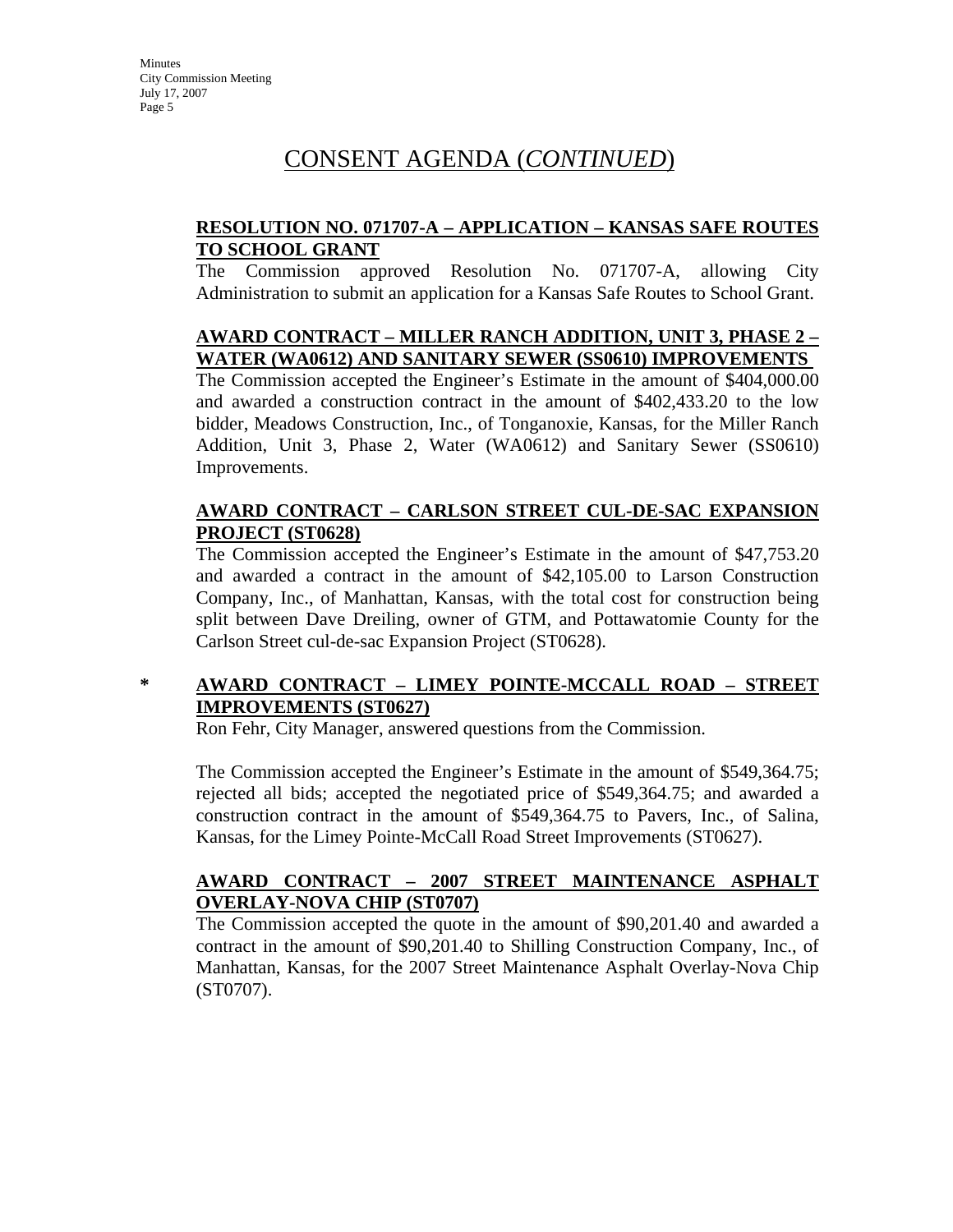### **AWARD CONTRACT – WASTEWATER TREATMENT PLANT ELECTRICAL EQUIPMENT REPLACEMENT PROJECT (SS0608)**

The Commission accepted the Engineer's Estimate in the amount of \$714,100.00 and awarded a contract in the amount of \$640,000.00 to Mid-American Water & Plumbing, Inc., of Manhattan, Kansas, for the Wastewater Treatment Plant Electrical Equipment Replacement Project (SS0608).

### **AGREEMENT – USD 383 – SCHOOL BUS USE**

The Commission approved an agreement with USD 383 for a three-year period for the use of school buses.

### **\* AGREEMENT – DONATION OF LAND – WARNER PARK**

Curt Loupe, Director of Parks and Recreation, responded to questions from the Commission.

The Commission approved the agreement between the City of Manhattan and The Manhattan Project, LLC, for the donation of 2.37 acres of land adjacent to Warner Park.

### **\* BOARD APPOINTMENTS**

Commissioner Snead provided clarification on the professional backgrounds of the Manhattan Urban Area Planning Board members.

The Commission approved appointments by Mayor Phillips to various boards and committees of the City.

#### *Historic Resources Board*

Appointment of Tracy Anderson, 116 E.J. Frick Drive, to a three-year (Architect) term. Mr. Anderson's term begins immediately and will expire on April 30, 2010.

### *Manhattan Urban Area Planning Board*

Appointment of Stacy Kohlmeier, 3446 Vanesta Drive, to fill an unexpired term of Harry Watts. Ms. Kohlmeier's term begins immediately and will expire on April 30, 2008.

### *Social Services Advisory Board*

Appointment of Larry Brockson, 2704 Candlewood Drive, to a three-year term. Mr. Brockson's term begins immediately and will expire on June 30, 2010.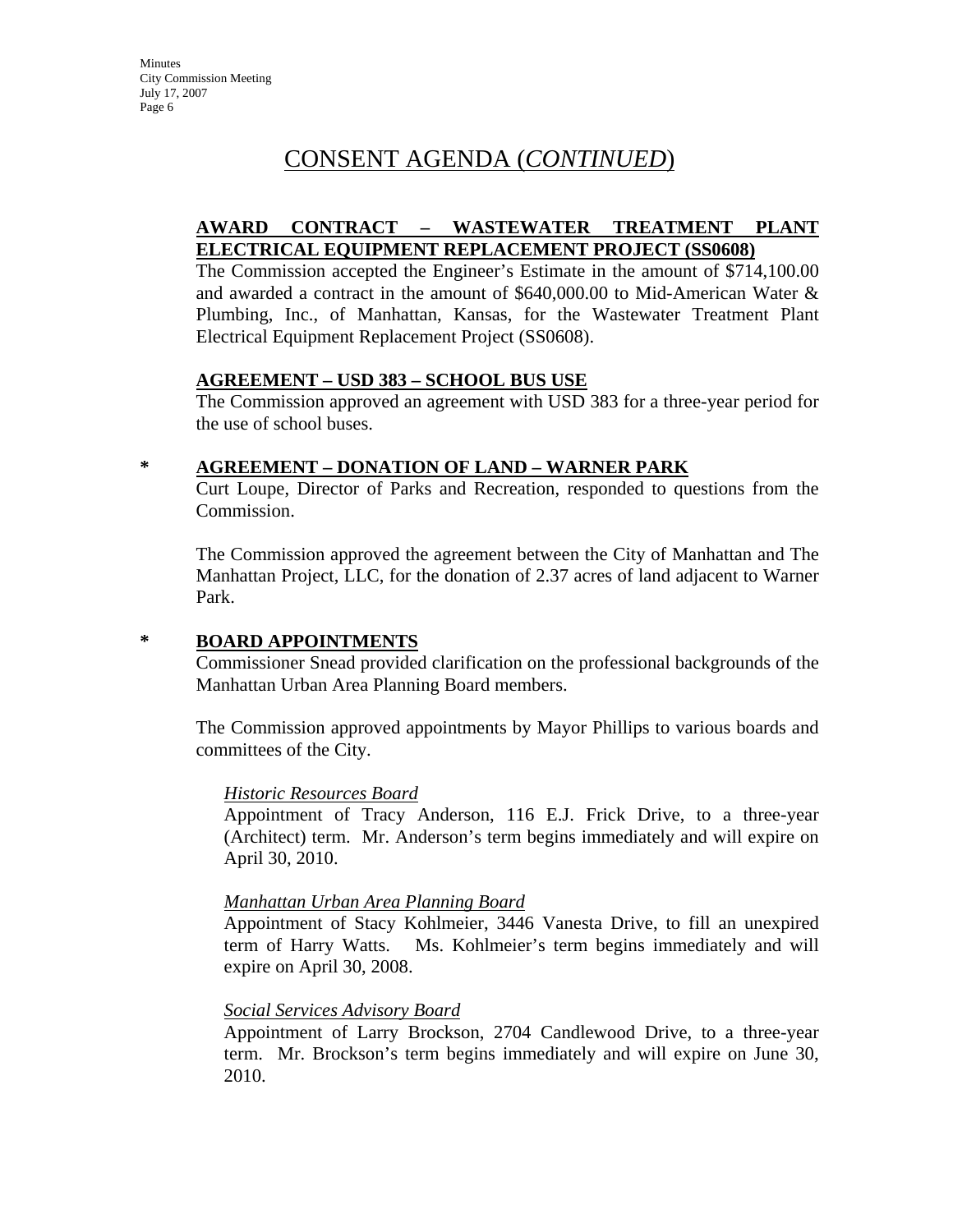**Minutes** City Commission Meeting July 17, 2007 Page 7

## CONSENT AGENDA (*CONTINUED*)

#### **\* BOARD APPOINTMENTS** *(CONTINUED)*

#### *Social Services Advisory Board* **(CONTINUED)**

Appointment of Debora Madsen, 1903 Tulip Terrace, to a three-year term. Ms. Madsen's term begins immediately and will expire on June 30, 2010.

#### **LICENSE – CEREAL MALT BEVERAGE**

The Commission approved a Cereal Malt Beverage License for calendar year 2007 for Leo's Hillside Café, 2307 Stagg Hill Road.

After discussion, Commissioner Hatesohl moved to approve the consent agenda. Commissioner Snead seconded the motion. On a roll call vote, motion carried 5-0.

# GENERAL AGENDA

### **ACTION TO PROCEED - QUALITY OF LIFE BOND ISSUE**

Curt Loupe, Director of Parks and Recreation, presented the item and answered questions from the Commission.

Ron Fehr, City Manager, provided additional information on the proposed Family Indoor Recreation/Aquatic Facility.

Curt Loupe, Director of Parks and Recreation, responded to questions from the Commission regarding facility maintenance, operations and associated costs of the Indoor Facility, proposed ballot, and additional projects that may be completed and funded from the Capital Improvements Program and operational budget.

Ron Fehr, City Manager, provided information on the proposed ¼ cent sales tax that would fund a significant portion of the improvements. He then responded to questions regarding a precinct election ballot versus a mail election ballot and the proposed soccer fields located outside the current City of Manhattan limits.

Curt Loupe, Director of Parks and Recreation, responded to questions on the revenue stream and costs of operation for the Indoor Facility. He stated that presentations have been made to possible partner groups and are working to come up with as much as \$4 million in sponsorships.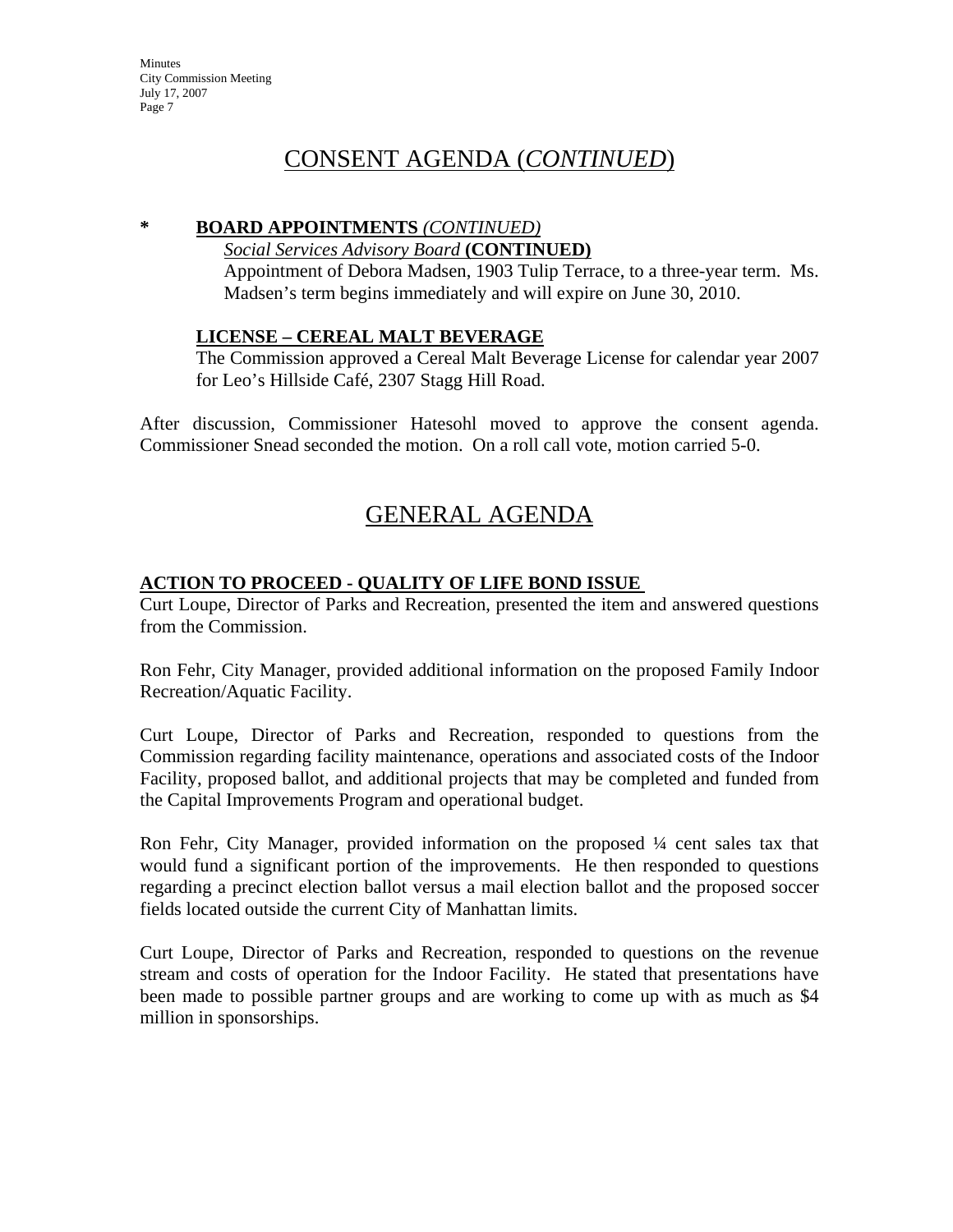**Minutes** City Commission Meeting July 17, 2007 Page 8

## GENERAL AGENDA (*CONTINUED*)

#### **ACTION TO PROCEED - QUALITY OF LIFE BOND ISSUE** *(CONTINUED)*

Ron Fehr, City Manager, and Curt Loupe, Director of Parks and Recreation, responded to questions from the Commission about the Indoor Facility being operated by a third party versus being operated by the Parks and Recreation Department. They then responded to questions regarding input from Kansas State University on the proposed Indoor Facility, timing of the Quality of Life Bond Initiative, and real estate transfer with U.S.D 383 for the proposed site of the Indoor Facility.

Bruce McMillan, representing the Parks and Recreation Advisory Board, informed the Commission that the Parks and Recreation Advisory Board has scrutinized this study and conferred with the lengthy process. He encouraged the Commission to proceed ahead as the process envisioned and discouraged an ala carte format that would create divisiveness in the community. He then answered questions from the Commission.

Tony Chelz, 337 North  $14<sup>th</sup>$  Street, informed the Commission that he resented being told that he needs to swallow the whole enchilada on the Quality of Life Bond Issue and asked the Commission to establish a list of priorities and give the item additional thought.

Helen Roser, P.O. Box 1814, Manhattan, informed the Commission that she was opposed to the bond issue, which depends on a ¼ cent sales tax for the next 20 years for those that can least afford it. She stated the Indoor Facility is a desirability and is not a need of the community.

Dick Clark, 2909 Tattarax Drive, informed the Commission that he moved to Manhattan five years ago from Arizona and urged the Commission to take a prudent look at the aggressive expansion plans for the city. He asked the Commission to slow down the process for people to fully consider what's being proposed.

Debbie Nuss, 1419 Humboldt Street, provided background information on the benefits of mail ballot elections and urged the Commission to place the item on a mail ballot special election. She then answered questions from the Commission regarding mail ballot election deadlines and voter intimidation.

Ron Fehr, City Manager, informed the Commission that some discussion has occurred between the Riley County Clerk's Office and the State of Kansas Office, and will explore timing issues with the Riley County Clerk and Election Officer.

Debbie Nuss, 1419 Humboldt Street, provided clarification on election mail ballots and answered questions from the Commission.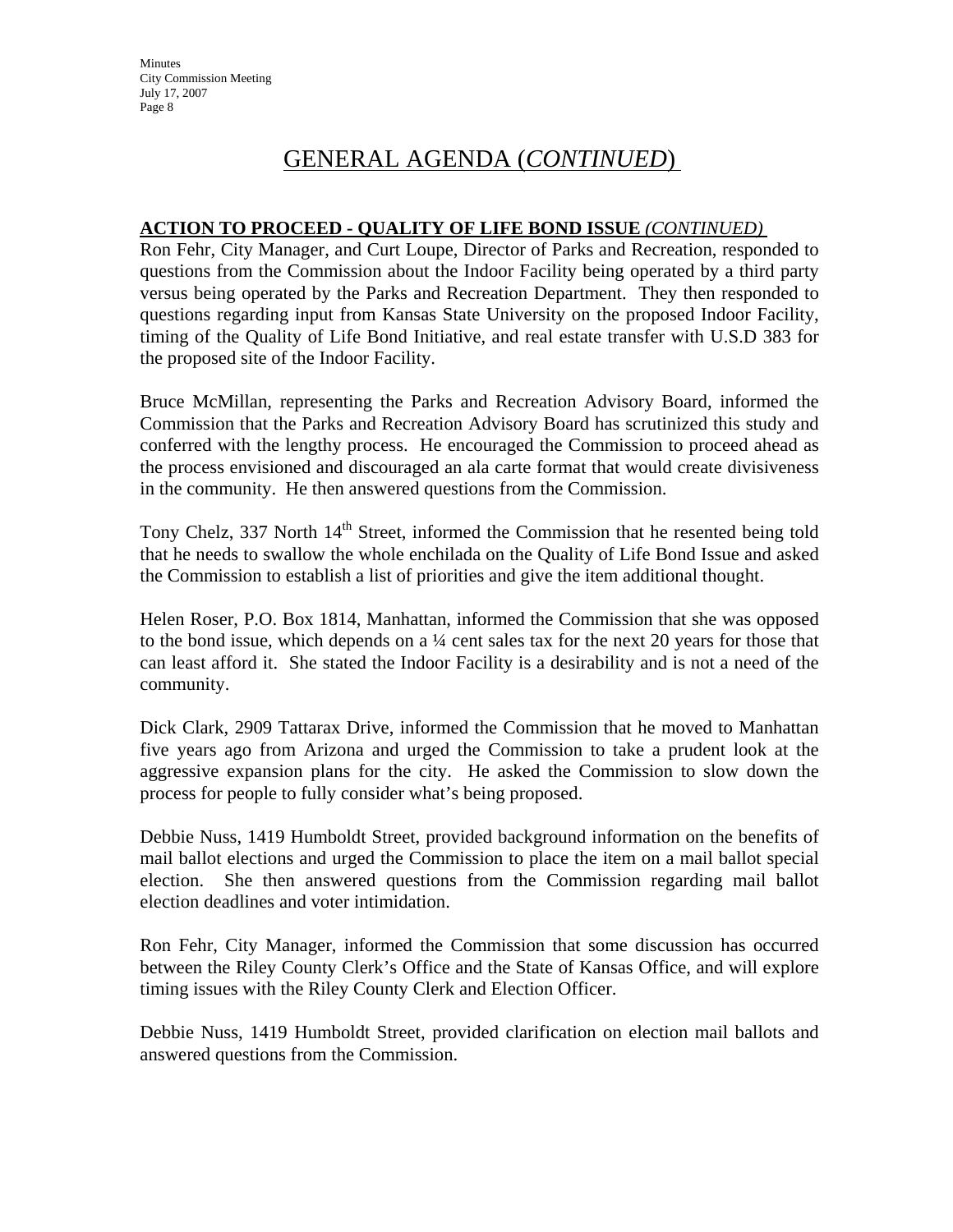#### **ACTION TO PROCEED - QUALITY OF LIFE BOND ISSUE** *(CONTINUED)*

Ron Fehr, City Manager, informed the Commission that the City could request an extension with U.S.D. 383 for the CiCo site and would verify with the Riley County Clerk the timing required for a mail ballot special election. He then answered questions from the Commission regarding the timing of the ballot.

Bill Frost, City Attorney, informed the Commission of the legal issues and challenges associated with writing the ballot question. He then answered questions from the Commission regarding the ballot question.

After discussion, Commissioner Snead moved to direct City Staff to develop the ballot question and other appropriate documents to submit a bond referendum to the voters in November 2007 regarding the four components as noted and as recommended by the Parks and Recreation Advisory Board to include seeking a 1/4 cent sales tax to fund a significant portion of the improvements. Commissioner Hatesohl seconded the motion.

Ron Fehr, City Manager, informed the Commission that additional information would be gathered based on the feedback received and stated that if limitations prevent us from achieving the November 2007 timeframe, the timeframe is not binding.

After additional discussion, on a roll call vote, motion carried 4-1, with Commissioner Strawn voting against the motion.

### **REQUEST TO DISPLAY - PRISONER OF WAR/MISSING IN ACTION FLAG AT CITY HALL**

Brian Williams, Management Intern, presented the item.

Walt Gatsche, Commander, VFW Post 1786, provided the Commission with background information about the Prisoner of War/Missing in Action (POW/MIA) flag and requested that the POW/MIA flag be flown in front of City Hall every day of the year to honor and respect our soldiers and Fort Riley.

Bill Reece, 2013 Deerfield Square, provided additional information on the history of the POW/MIA flag and urged the Commission to fly the flag as requested.

Douglas Beauchamp, 2812 James Avenue, Commander, American Legion Post 17, informed the Commission that he appreciated the desire to fly the POW/MIA flag on designated holidays, but stated that this is not enough. He requested the Commission vote to fly the POW/MIA flag below the American flag, whenever the American flag is flown in front of City Hall.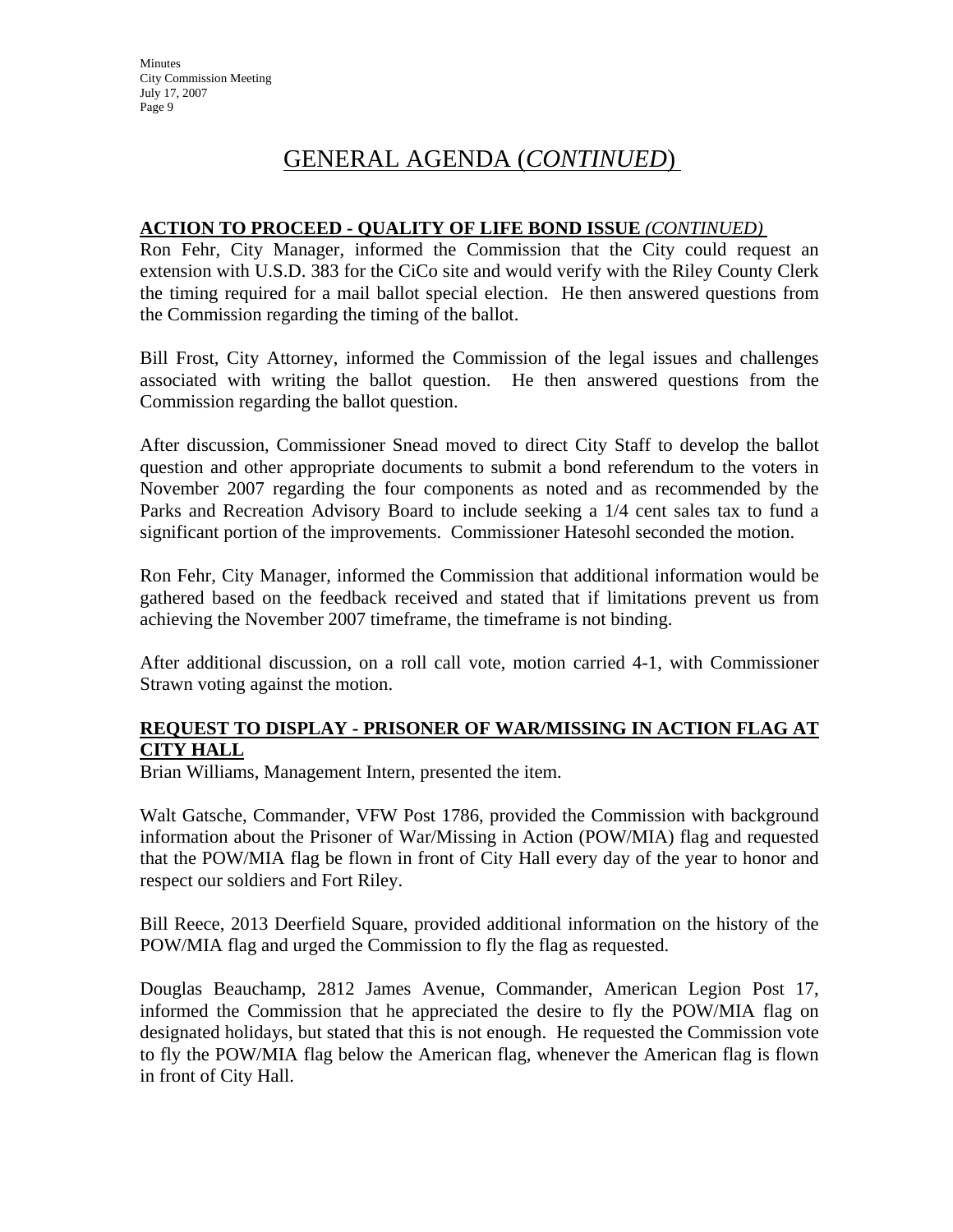#### **REQUEST TO DISPLAY - PRISONER OF WAR/MISSING IN ACTION FLAG AT CITY HALL** *(CONTINUED)*

Dee R. Ross, 2304 Brockman Street, asked the Commission to fly the POW/MIA flag in front of City Hall on a 24/7 basis to honor those who are not here for a free America. He stated that flying the POW/MIA flag less than a 24/7 basis, is a sign of disrespect to all of the United States of America military personnel, both active and retired.

Helen Roser, P.O. Box 1814, Manhattan, thanked all veterans who have paid the price of freedom for our country and asked the Commission to fly the POW/MIA flag in front of City Hall all the time.

Walt Gatsche, Commander, VFW Post 1786, informed the Commission that they will furnish the POW/MIA flag to the City of Manhattan and will provide additional flags when needed. He then answered questions from the Commission.

Dee R. Ross, 2304 Brockman Street; Douglas Beauchamp, 2812 James Avenue, Commander, American Legion Post 17; Bill Reece, 2013 Deerfield Square; and Walt Gatsche, Commander, VFW Post 1786, provided additional background information on the item and responded to questions.

After discussion, Commissioner Snead moved to Direct City Administration to display the League of Families POW/MIA flag in front of City Hall on the six annual observances as described in applicable federal legislation. After discussion, Commissioner Sherow seconded the motion.

Anthony Hemard, member of the Kansas National Guard, 541 Edgerton Avenue, informed the Commission that he just returned from his second deployment and stated that the POW/MIA flag represents soldiers currently and from previous wars and generations. He stated that it would be an honor to see the POW/MIA flag flown on a 24/7 basis.

After discussion, Commissioner Strawn asked for a friendly amendment to fly the POW/MIA flag on a 24/7 basis.

Ron Fehr, City Manager, provided clarification on the motion and item.

Commissioner Snead withdrew his motion.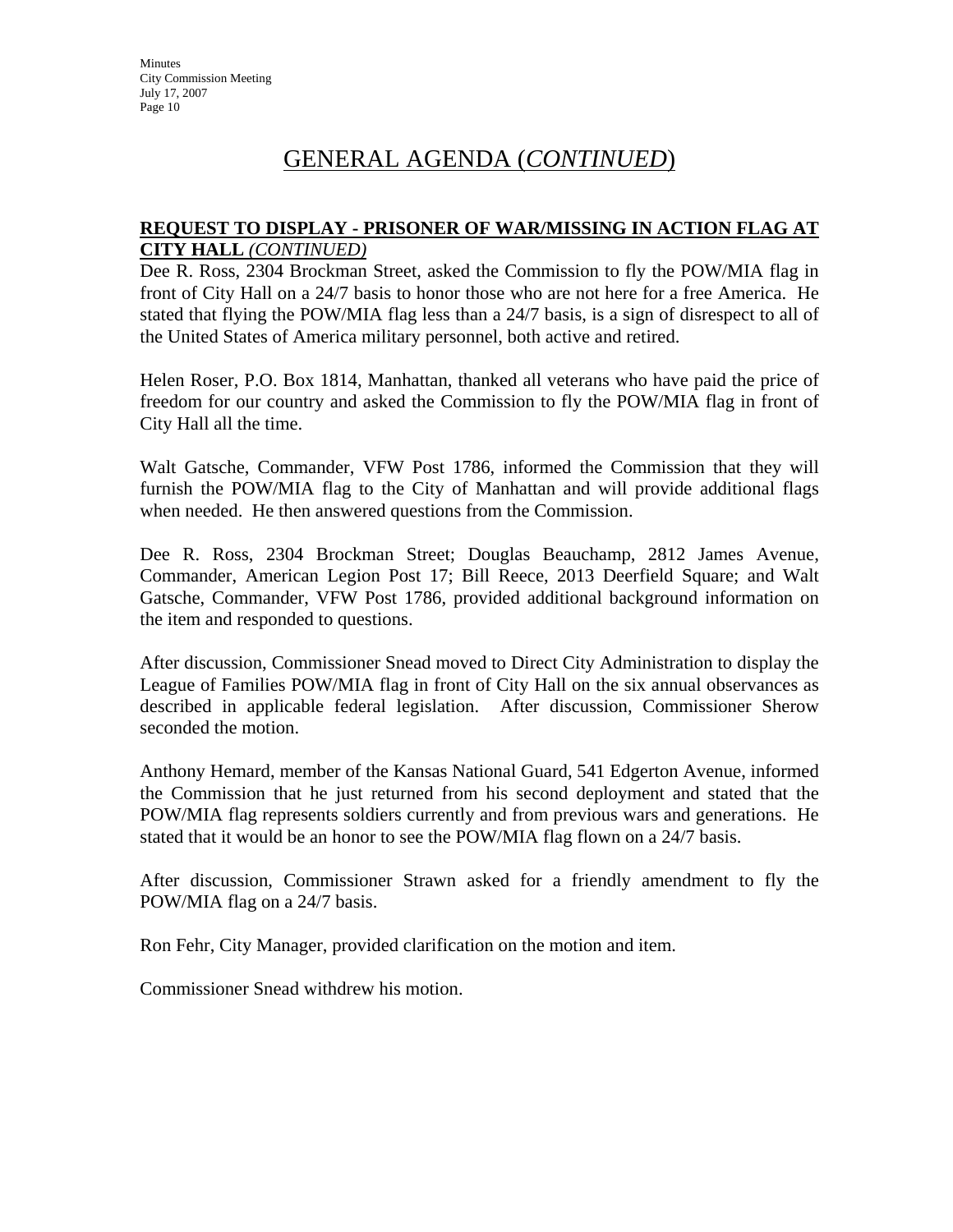#### **REQUEST TO DISPLAY - PRISONER OF WAR/MISSING IN ACTION FLAG AT CITY HALL** *(CONTINUED)*

After discussion, Commissioner Strawn moved that the City of Manhattan accept the POW/MIA flag offered by the VFW and American Legion and direct City Administration to display the National League of Families POW/MIA flag in front of City Hall under the American flag on a 24/7 basis. Commissioner Hatesohl seconded the motion.

Ron Fehr, City Manager, responded to questions from the Commission regarding the length of time the POW/MIA flag would be flown.

After additional discussion, on a roll call vote, motion carried 3-2, with Commissioner Snead and Sherow voting against the motion.

At 9:55 p.m., the Commission took a brief recess.

#### **NEIGHBORHOOD REQUEST - PERMITTED PARKING TIME ZONE -NORTH 14TH STREET**

Rob Ott, City Engineer, presented the item and answered questions from the Commission.

Bill Frost, City Attorney, provided clarification on the item and answered questions from the Commission.

Mike Bonella,  $331$  North  $14<sup>th</sup>$  Street, informed the Commission that he is concerned with the difficulty in backing out of his driveway and requested the west side of North  $14<sup>th</sup>$ Street have the parking restricted to residents only by permit during the hours of 8:00 a.m. until 5:00 p.m., Monday through Friday.

Ron Fehr, City Manager, provided additional information on the parking situation in the area and plans at Kansas State University to build a parking garage.

Tony Chelz, 337 North 14<sup>th</sup> Street, informed the Commission that he has lived in the area for 27 years and the traffic visibility has worsened over the years. He said this is a unique request and stated that residents are backing out blindly when exiting their driveways.

Mike Pruce, 311 North  $14<sup>th</sup>$  Street, voiced concern for children's safety in the area and for lack of enforcement with the high speeds of traffic on  $14<sup>th</sup>$  Street. He stated that this is a unique situation that needs to be improved for our safety.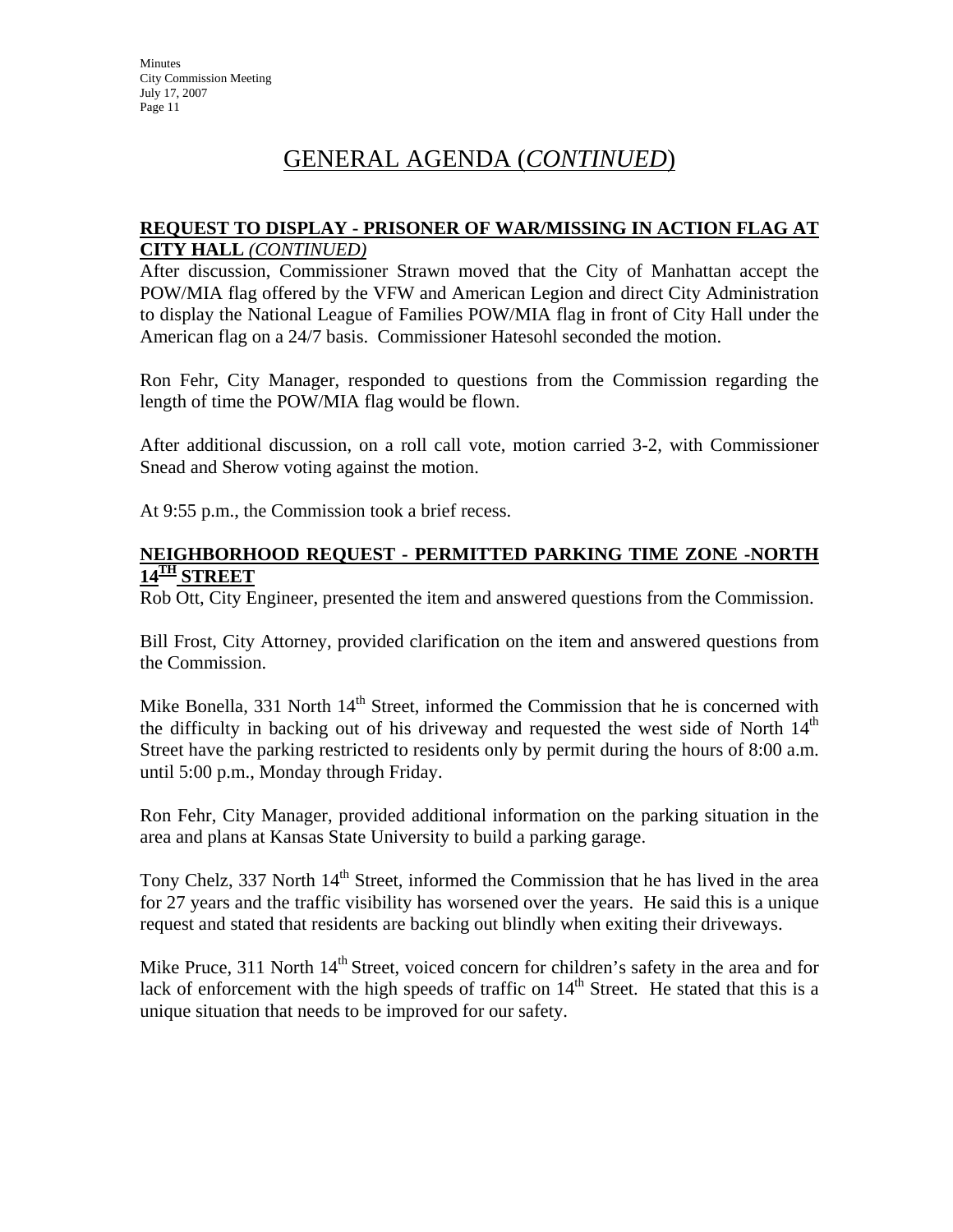#### **NEIGHBORHOOD REQUEST - PERMITTED PARKING TIME ZONE -NORTH 14TH STREET** *(CONTINUED)*

Daphne Horigan, 325 North  $14<sup>th</sup>$  Street, informed the Commission that she has a teenager and is concerned for her safety and the safety of others. She asked the Commission to look at this unique situation.

Tracy Ellis, 217 North  $14<sup>th</sup>$  Street, stated that residents are sometimes waiting in their cars three to four minutes before they can safely back out into the street and asked that the item be considered for the safety of all residents.

Rob Ott, City Engineer, provided additional information on North 14<sup>th</sup> Street and possible options for consideration.

Ron Fehr, City Manager; Bill Frost, City Attorney; and Rob Ott, City Engineer, provided additional information on parking permits, traffic control attendant operations, and responded to questions from the Commission.

Rob Ott, City Engineer, responded to questions from the Commission and provided additional options that may be considered.

After discussion, Commissioner Snead moved to approve first reading of an ordinance restricting parking on the west side of  $14<sup>th</sup>$  Street in a manner to establish greater visibility for homeowners backing from driveways to be determined by the City Engineer. Commissioner Strawn seconded the motion. On a roll call vote, motion carried 5-0.

### **ORDINANCE NO. 6646 – AMEND - DANGEROUS DOGS, TETHERING, AND AT-LARGE PROVISIONS**

Brian Williams, Management Intern, presented the item.

Bill Frost, City Attorney, provided clarification on the proposed ordinance.

Cheryl May, 2005 Somerset Square, encouraged the Commission to eliminate the breeds mentioned in the proposed ordinance.

Lori Neer, 9696 Blue River Hills Road, thanked the Commission in examining and discussing a difficult issue.

Laura Osterhaus, no address provided, asked the Commission if the owner of the specific breeds listed in the proposed ordinance are held to a higher standard and is there discrimination against these breeds of dogs.